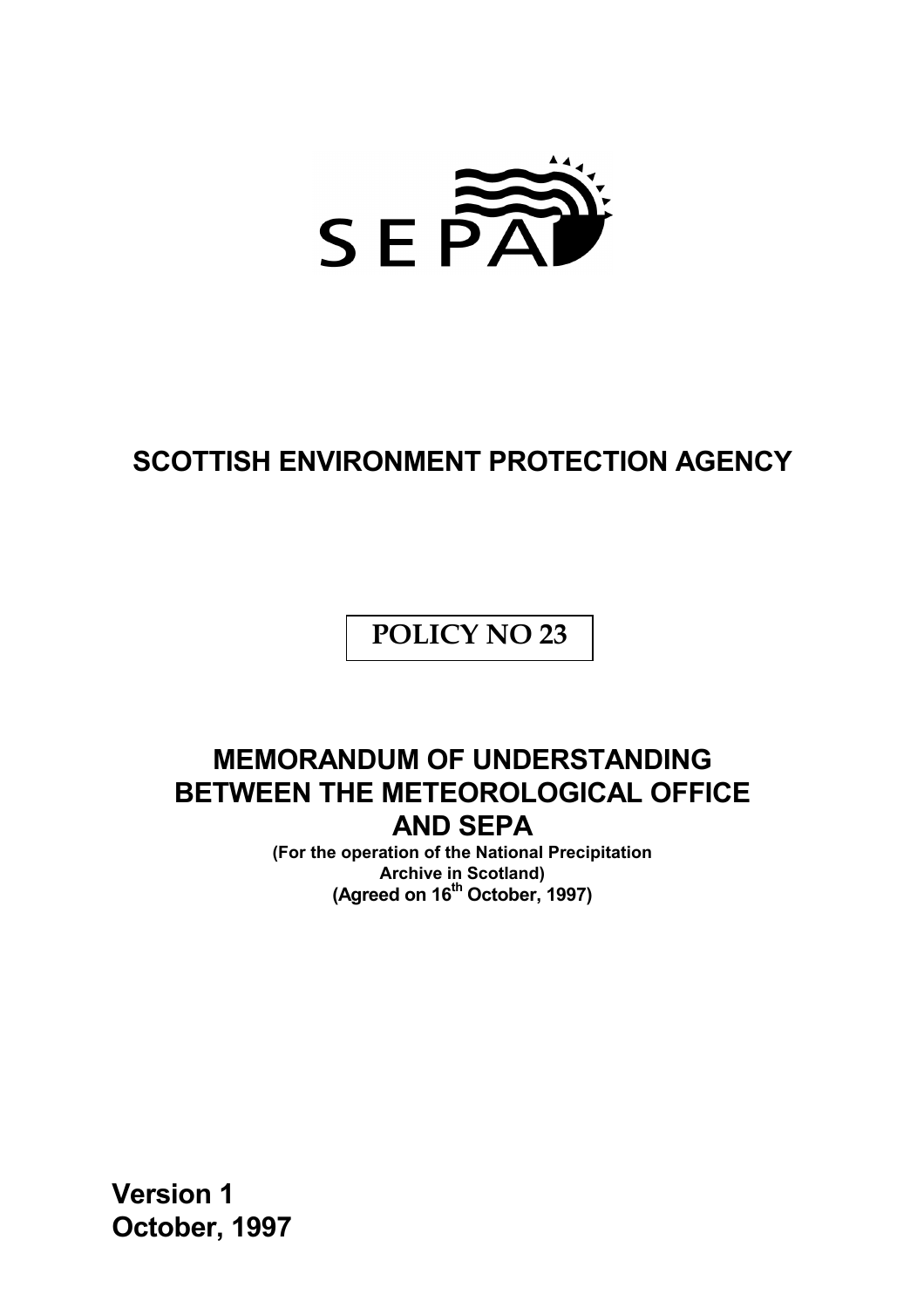## VERSION 1 - OCTOBER, 1997



## **SCOTTISH ENVIRONMENT PROTECTION AGENCY**

## **MEMORANDUM OF UNDERSTANDING BETWEEN THE METEOROLOGICAL OFFICE AND SEPA (For the operation of the National Precipitation Archive in Scotland)**

#### 1. **Introduction**

- 1.1 This Memorandum of Understanding sets out to define the guidelines for the operation of the Scottish National Precipitation Archive and identifies agreed areas of responsibilities and charges to be made. It does not cover codes of practice for making observations; these will be covered by the British Standards Institute Working Group recommendations. This MoU is between the Scottish Environment Protection Agency (hereafter known as SEPA) and the Meteorological Office (hereafter known as the Met Office). It acknowledges the close links between the parties; the contributions from (a) SEPAís predecessors (the seven Scottish River Purification Boards) of rainfall measurement together with the downloading and reformatting of automatically logged rainfall data, and (b) the Met Office in the analysis, quality control and storage of such data and the auditing of site and measurement standards. It also acknowledges the need for a long term national archive of precipitation data kept in a standardised, quality controlled format for use in climatological assessment and other customer applications.
- 1.2 This MoU will be entered into on the principle of 'reasonable endeavours' by both SEPA and the Met Office, and will not be the basis of any legal claim or action.

The MoU will operate for a minimum period of 12 months, and thereafter may be reviewed at the request of either party.

#### 2. **Background**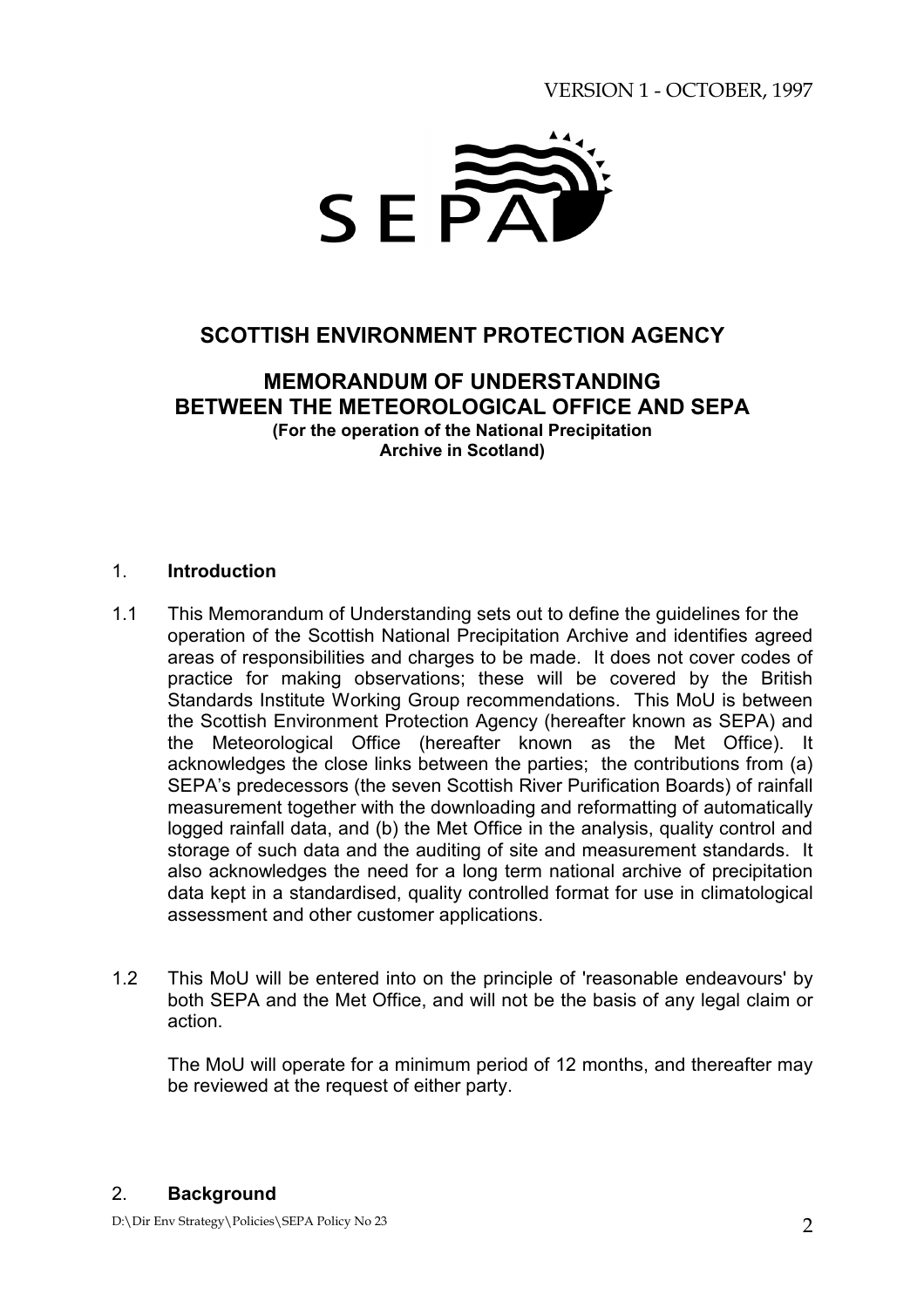2.1 A close working relationship at all levels has existed for many years between hydrologists and meteorologists. Nine River Purification Boards were originally set up under the Rivers (Prevention of Pollution) (Scotland) Act 1951. Subsequent legislation established the subsequent seven Scottish River Purification Boards to exercise for those purposes the functions conferred on them by the Control of Pollution Act 1974.

The Met Office is the legal successor to the British Rainfall Organisation. SEPA either makes, or arranges for the taking of, rainfall and climatological observations which are subsequently sent to the Met Office's Scottish Weather Observations Centre (SWOC) in Edinburgh. These observations are then quality controlled, archived and a copy returned to the originator. All quality controlled data are Crown Copyright. Inspections of the rainfall sites and raingauges are carried out by Met Office staff based at SWOC. Maintenance and replacement of many of the raingauges in the network is undertaken by, and at the expense of, SEPA.

### 3. **Operation of the Archive**

- 3.1 The Met Office will hold, manage and maintain the manuscript Scottish National Archive at SWOC in Edinburgh, who will also have access to the UK national computer based precipitation archive at Bracknell. The Met Office will, through SWOC, continue to provide site selection advice, site inspections and data quality control. The Met Office, will at SEPA's request, continue to return to SEPA the latterís own quality controlled data free of **all** charges. The Met Office, through SWOC, will at SEPA's written request, send SEPA routine, quality controlled rainfall data from other contributors within Scotland free of **all** charges.
- 3.2 Under the terms of the draft British Standards Institute document on rainfall, the Scottish National Archive as part of the UK archive will hold sufficient monthly, daily and sub-daily data to define the broad scale rainfall climatology. The same document also makes provision for a Regional Archive to be set up and maintained by data collectors which contains data from the remaining rainfall stations. As the number of stations not required by the Scottish National Archive is expected to be fairly small and to avoid the complexity caused by a number of smaller archives, the Met Office will provide, through SWOC, a Regional Archive facility for Scotland.
- 3.3 SEPA contributes to the Scottish National Archive by providing , or collating data. Whilst this contribution is at least 10% of all observations from its geographical area, SEPA will be entitled to the quality controlled data of all the other contributors, prior to the date of this MoU, within that area free of data charges, but would be subject to charges in 3. 6 below.
- 3.4 The Met Office holds the rainfall archive for the United Kingdom. Should SEPA require quality controlled daily and sub-daily data for Northumbria &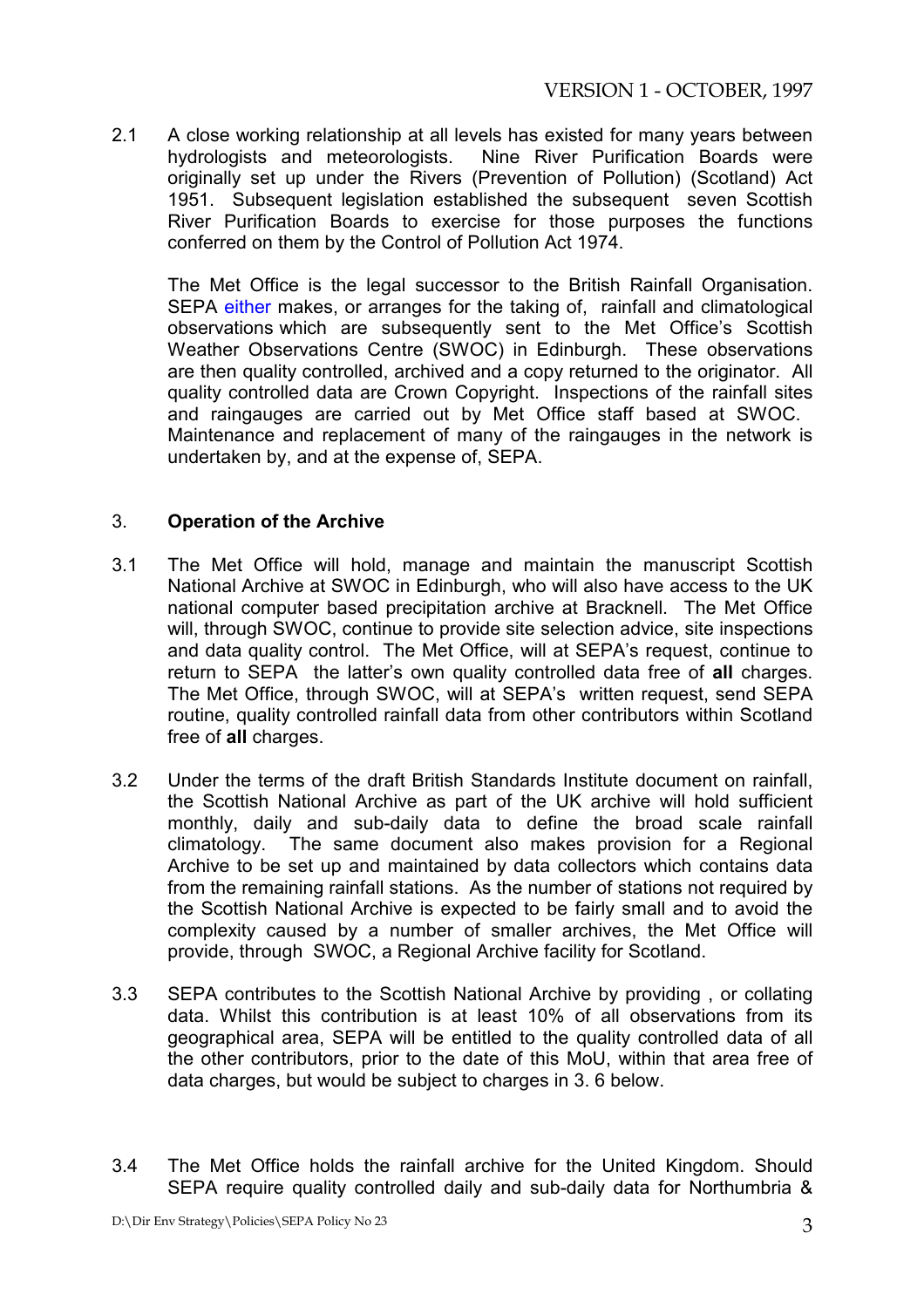VERSION 1 - OCTOBER, 1997

North West Regions of England from the archive, then it will be provided with the data free of data charge but would be subject to charges in 3.6 below.

- 3.5 Visual inspection of the manuscript rainfall records contained in the National Archive at Bracknell (or SWOC in Edinburgh for Scotland) will continue to be free of data charge.
- 3.6 Any service which the Met Office provides for SEPA in respect of nonroutine copying or extraction of precipitation data will be kept to a minimum by charging for on the basis of staff costs, materials and analysis only. Invoices for such charges will be payable within 30 days of date of invoice.
- 3.7 The Met Office holds pre-1961 daily and sub-daily raingauge data which were quality controlled using the contemporary methods. Occasionally, the Met Office receives requests for these data to be quality controlled using current statistical techniques. Should SEPA require the Met Office to carry out this quality control, then the task would be subject to charges in 3.6 above, and to availability of resources.
- 3.8 Sale of derived rainfall data to SEPA (e.g. long term averages, return periods etc.) will be charged at 90% discount on the data and subject to the charges in 3.6 above.
- 3.9 The sale of climatological data for other meteorological elements will be charged, at 50% discount on the data charges, up to an annual maximum to be calculated at the beginning of each Financial Year. This annual maximum is set out at Annex A. A revised Annex A will be issued at the start of each Financial Year. All climatological data and analyses are Crown Copyright. Invoices for such charges will be payable within 30 days of date of invoice.
- 3.10 Effectively, close co-operation between SEPA and the Met Office with respect to data collection has existed only since the introduction of the Rivers (Prevention of Pollution) (Scotland) Act 1951. However, the Met Office will apply the policy described above for the provision of all data held in the National Archive, including the pre-1951 data.
- 3.11 SEPA will use the quality controlled daily and sub-daily data from all other contributors to the National Archive in Scotland for its own non-commercial internal purposes only.
- 3.12 If SEPA commissions funded investigations, for a specific project with another party then the Met Office will supply rainfall data to the other party using the same guidelines. The other party shall use the data for that particular project only and will be required to sign to the Met Office's Standard Terms and Conditions.
- 3.13 In accordance with common practice SEPA will continue to provide data to, and answer enquiries from, private citizens and outside agencies about rainfall using its own returned quality controlled data.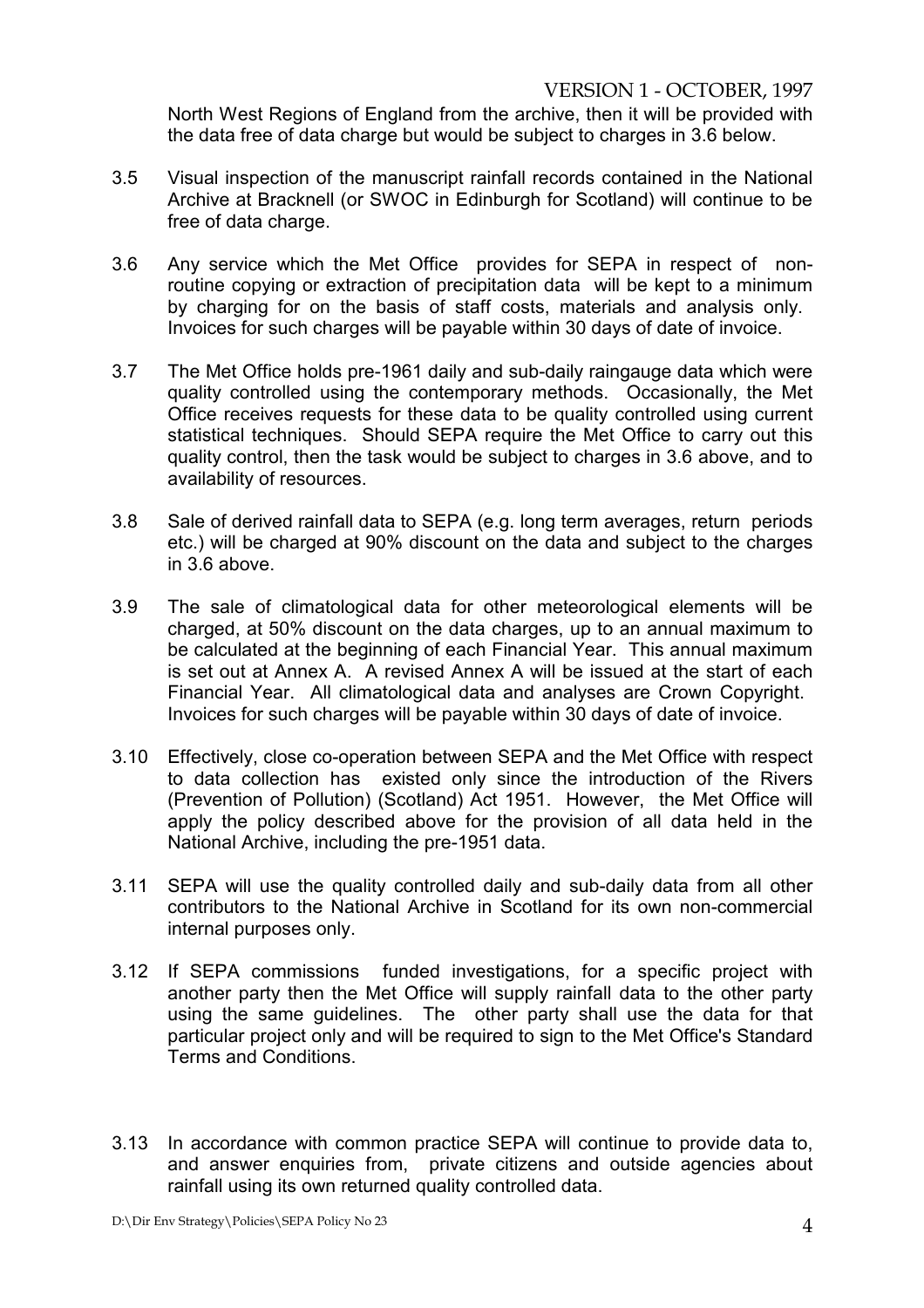- 3.14 Should the requests for rainfall data and the answering of enquiries from outside agencies, but not private citizens, require non-SEPA observed or collated data, those outside agencies should be referred to the Met Office.
- 3.15 Requests for data and climatological services will be handled by the contacts shownin Annex B.

**SIGNATURES** 

NAME S N J Cross Director of Services & Business

Signed by S N J Cross on 16/10/97

**.....................................ÖÖÖÖÖ.**

**Signature** 

on behalf of Meteorological Office

NAME A C Paton Chief Executive

> Signed by A C Paton on 16/10/97 **............................................ÖÖ.. Signature**

on behalf of Scottish Environment Protection Agency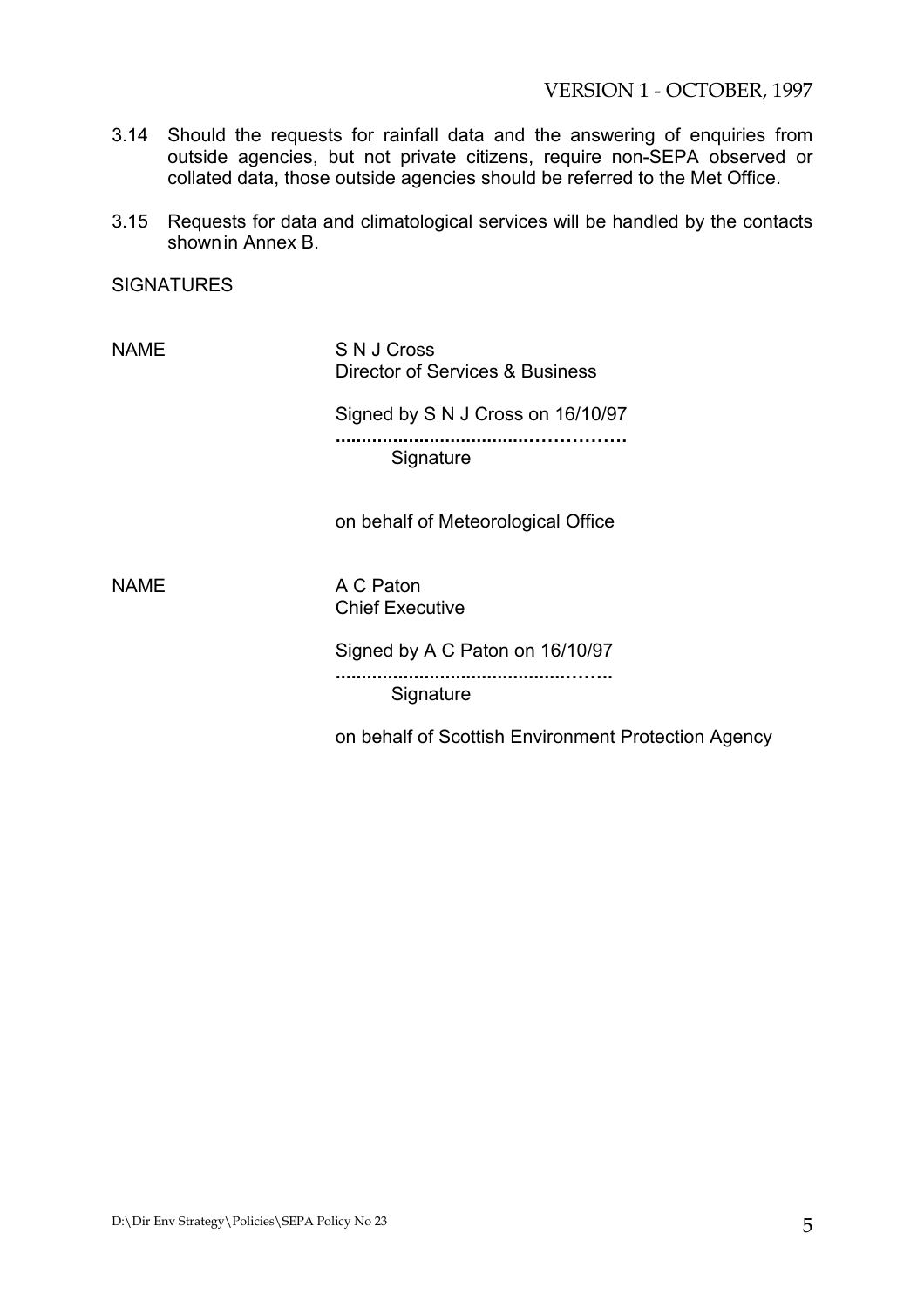## VERSION 1 - OCTOBER, 1997

## **Annex A**

Annual discount due to SEPA for Financial Year 1997/98 totals £6,576:

| <b>STATION NAME</b>         | <b>DISCOUNT VALUE</b> |       |
|-----------------------------|-----------------------|-------|
|                             |                       | (£)   |
| Duartmore Bridge            |                       | 810   |
| Kinbrace, The Hatchery      |                       | 162   |
| Diabaig                     |                       | 878   |
| Dingwall                    |                       | 810   |
| Dalwhinnie                  |                       | 878   |
| Nunraw Abbey                |                       | 878   |
| <b>Haddington STW</b>       |                       | 810   |
| Gartocharn, Portnellan Farm |                       | 675   |
| <b>Mugdock Park</b>         |                       | 675   |
|                             | TOTAL                 | 6,576 |